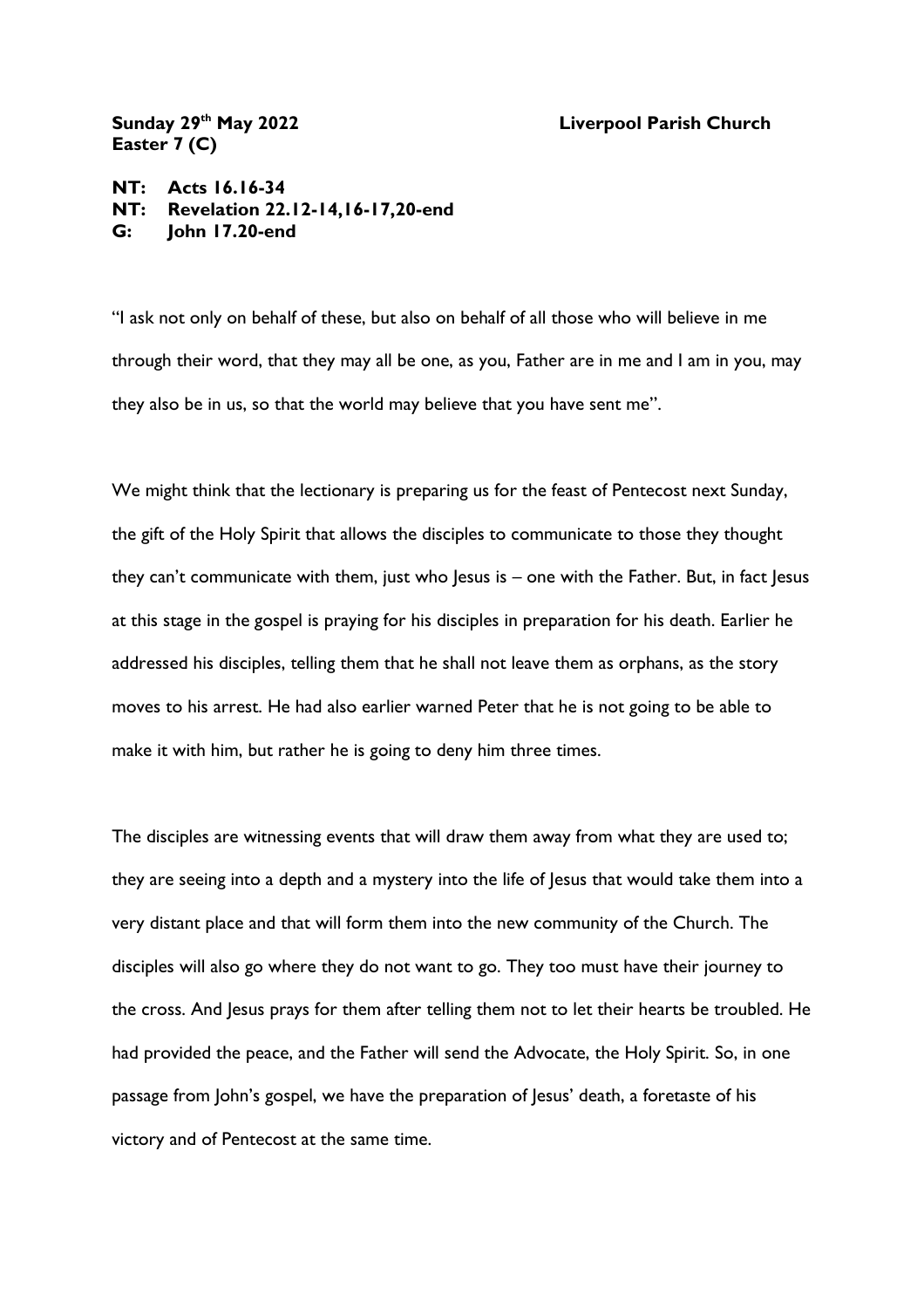All of this shows that the events surrounding the life, death and resurrection of Jesus are the foundation and cause of the Church's existence. The Church does not exist because of a gathering of those who agree on certain abstract ideas, or moral teachings. The Church is not the gathering of the righteous either. The Church exists simply because of the death and resurrection of Christ – the new creation. This is what makes the disciples 'go out'. Jesus said earlier: "The one who believes in me will also do the works that I do". Stepping into the fellowship of Christ means going out, stepping out, connecting with those whom we thought we can't speak with, to where the cross is to be found, as Paul connects with the slave girl in our first lesson, allowing her to restore her dignity, even if it meant his facing trial. In Acts, we follow and hear stories of the apostles, acting out in the light of the Resurrection and of Pentecost. Jesus' departure to his death tells us that in the depth of his vulnerable human life, even in his very mortality, there is peace and a new world, there is a vision of the new Jerusalem where Christ is the Alpha and the Omega as we heard in our second reading.

What does this mean for us? First, it means that we declare to the world around us that we are here because God has acted and has promised to be with us; and he does not break his promise. Even when there is need and suffering, he is there as the one who is hungry and in need himself, and the one who satisfies all our hunger and all our need. Second, earlier in the gospel, Jesus said that the Advocate 'is the Spirit of truth, whom the world cannot receive, because it nether sees him nor known him'. Someone once said: 'If you want to know how the Holy Spirit looks, then you have to look at the saints'. The spirit does not come in a visible form for people to see. He appears in the form of God's people. How does the spirit look like? He looks like YOU. He may even look like me! In us, the Holy Spirit has come alive, and it is that life that we must show to the world.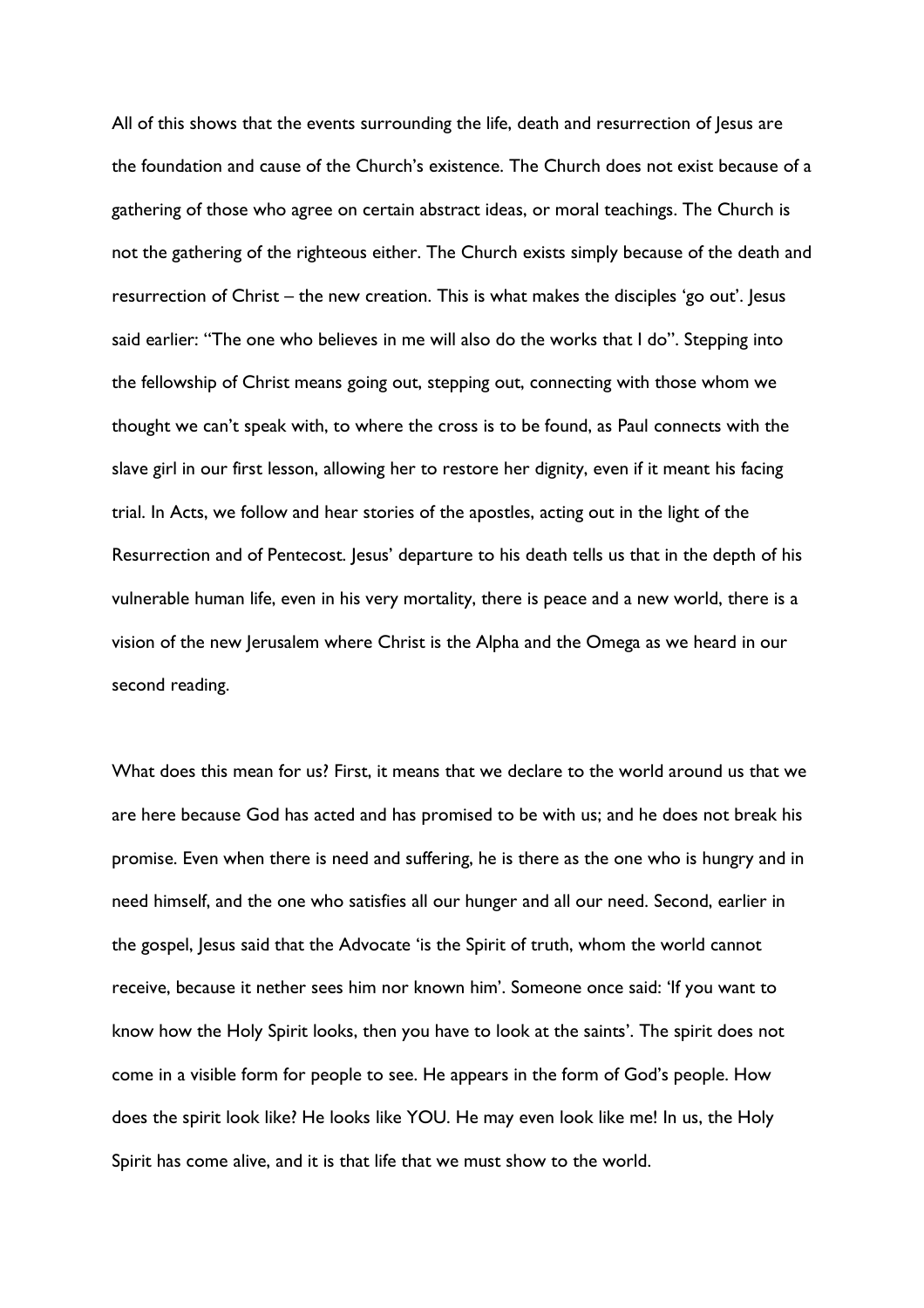But we have to be careful, to show that life to the world is not about being busy joining the legions of believers claiming to have all the answers to the troubles of our world. Rather, it means simply following where Jesus is, which will still provide us with challenges, individual and collective. On Pentecost Sunday in 2001, I was ordained a priest in Nazareth to work for the Anglican diocese there. The ordination was first planned to take place in Jerusalem. However, after a suicide bombing taking place that weekend, many of those who were scheduled to travel to Jerusalem decided to cancel, not knowing how the political tensions would develop. To make it easier, the bishop decided to hold the ordination in Nazareth. It was a weekend full of tension, uncertainty, and fear. It was one occasion when those who visited from abroad to attend the ordination were conscious of the human complexity of so much they had seen and shared. In the face of all that violence, this was a moment when choices seemed more dramatically clear. It felt that there was a sense in which you had to answer certain questions about where you stood and with whom you belonged. As you may have been following on the news, the Holy Land continues to struggle with finding justice and sanity as the innocent continue to be killed.

A few days after the horrific killings of the schoolchildren in Texas, and we are still struggling to get our heads around such a nightmare. How do we sit here and sing our Easter and Ascension tide joyful hymns whilst we think of those lives that were cut show and of the unimaginable loss and trauma suffered? 'It's not guns that kill, it's people', a good deal of Americans seem to say. Well, maybe. But it does make a difference what kind of weapon is there for them to use and even more…. what happens to people in a climate where fear is everywhere, and the default response is more security as Donald Trump suggested this week. 'Bring more security to the schools' he argued. The problem is that we